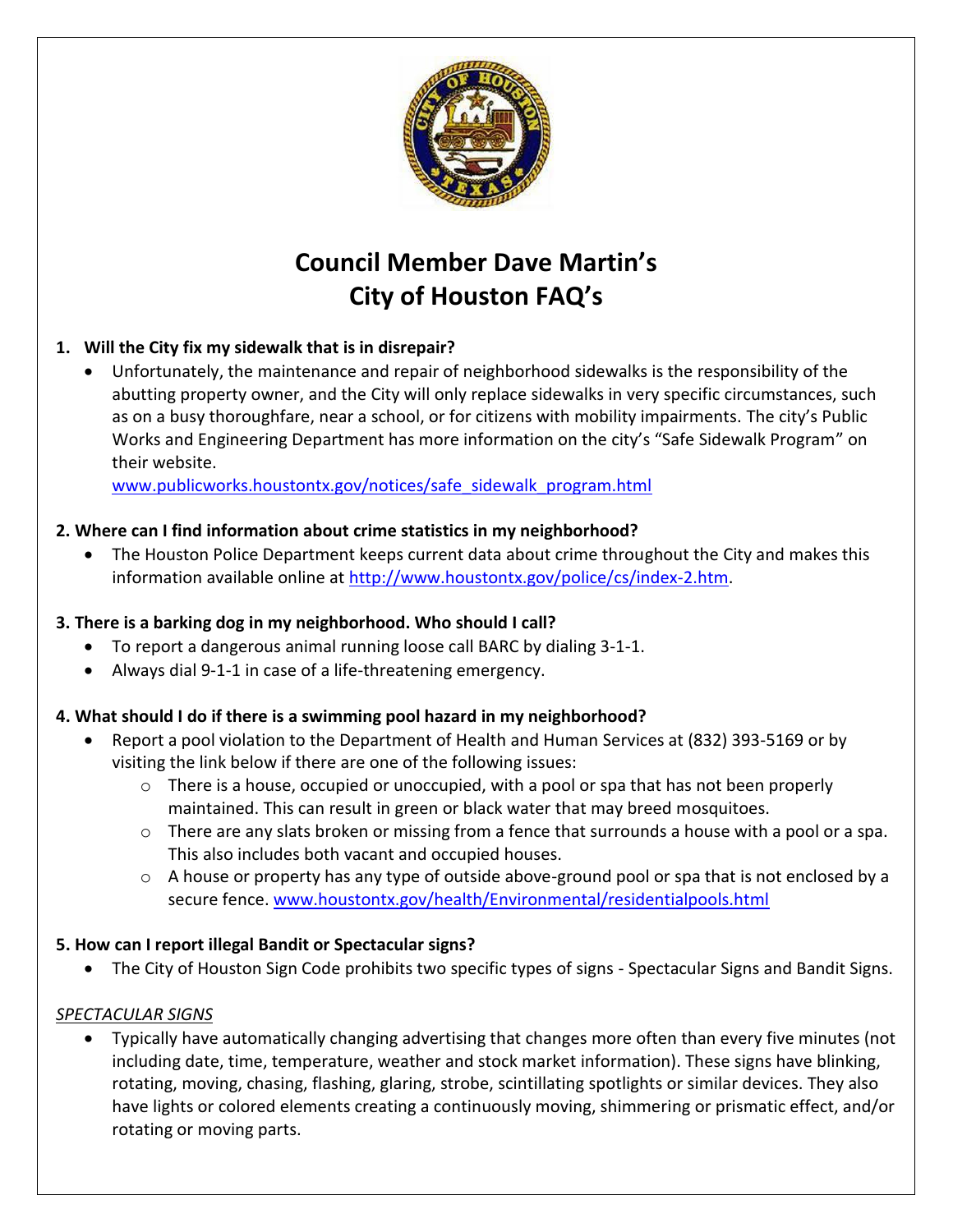### *BANDIT SIGNS*

- Bandit signs are typically small and placed in large quantities along public spaces such as esplanades. These signs include political, real estate, developer, and garage sale signs and other similar signs placed upon a public street, public sidewalk, public alley, public right-of-way, public curb or other public improvement, or on any public building or structure of any kind belonging to the city.
- To report what you suspect to be an illegal sign, call the City of Houston's Sign Administration Office in the Code Enforcement Division at (832) 394-8890.

# **6. How do I contact Mosquito Control?**

 This is administered by Harris County Public Health & Environmental Services. <http://publichealth.harriscountytx.gov/Services-Programs/All-Services/Mosquito-Control-Services>

## **7. How do I report a street light outage?**

- It is most helpful to always identify the pole number.
- To report, please visit the Centerpoint Energy Website at [www.centerpointenergy.com/en-us/pages/changeservicearea.aspx?requesturl=/en](http://www.centerpointenergy.com/en-us/pages/changeservicearea.aspx?requesturl=/en-us/customerservice/pages/report-a-streetlight-outage.aspx)[us/customerservice/pages/report-a-streetlight-outage.aspx](http://www.centerpointenergy.com/en-us/pages/changeservicearea.aspx?requesturl=/en-us/customerservice/pages/report-a-streetlight-outage.aspx)
- Or the Entergy, Texas Website a[t www.entergy-texas.com/your\\_home/default.aspx](http://www.entergy-texas.com/your_home/default.aspx)

## **8. How can I pay water bills online?**

You can get more information at [www.houstonwaterbills.org.](http://www.houstonwaterbills.org/)

#### **9. How can I pay city fees online?**

• You can get more information at [www.houstoncityfees.org.](http://www.houstoncityfees.org/)

#### **10. How can I get permitting information online?**

• You can get more information at [www.houstonpermittingcenter.org.](http://www.houstonpermittingcenter.org/)

# **11. Where can I find a map of Houston divided by ZIP Codes?**

Please visit [http://cohweb.houstontx.gov/zipcodes/.](http://cohweb.houstontx.gov/zipcodes/)

# **12. Can I view City Council meetings and the weekly City Council Agenda on the Internet?**

- Yes, you can find the City Council weekly agenda online by visiting [http://houston.novusagenda.com/agendapublic/.](http://houston.novusagenda.com/agendapublic/)
- To view the weekly City Council meetings, please visit the HTV website at [www.houstontx.gov/htv.](https://www.houstontx.gov/htv)

# **13. What are the trash pickup dates in my neighborhood for recycling, garbage and junk waste?**

 The following link directs the public to Recycling, Garbage and Junk Waste Pickup Schedules. [http://www.houstontx.gov/solidwaste/service\\_schedules.html](https://www.houstontx.gov/solidwaste/service_schedules.html)

# **14. There are trees hitting power lines on my street, who should I call?**

 Trees interfering with power lines should be reported to CenterPoint. More information on CenterPoint's tree trimming practices can be found by visiting [www.centerpointenergy.com/services/electricity/buildersanddevelopers/treesandvegetation/frequent](http://www.centerpointenergy.com/services/electricity/buildersanddevelopers/treesandvegetation/frequentlyaskedquestions/) [lyaskedquestions/.](http://www.centerpointenergy.com/services/electricity/buildersanddevelopers/treesandvegetation/frequentlyaskedquestions/)